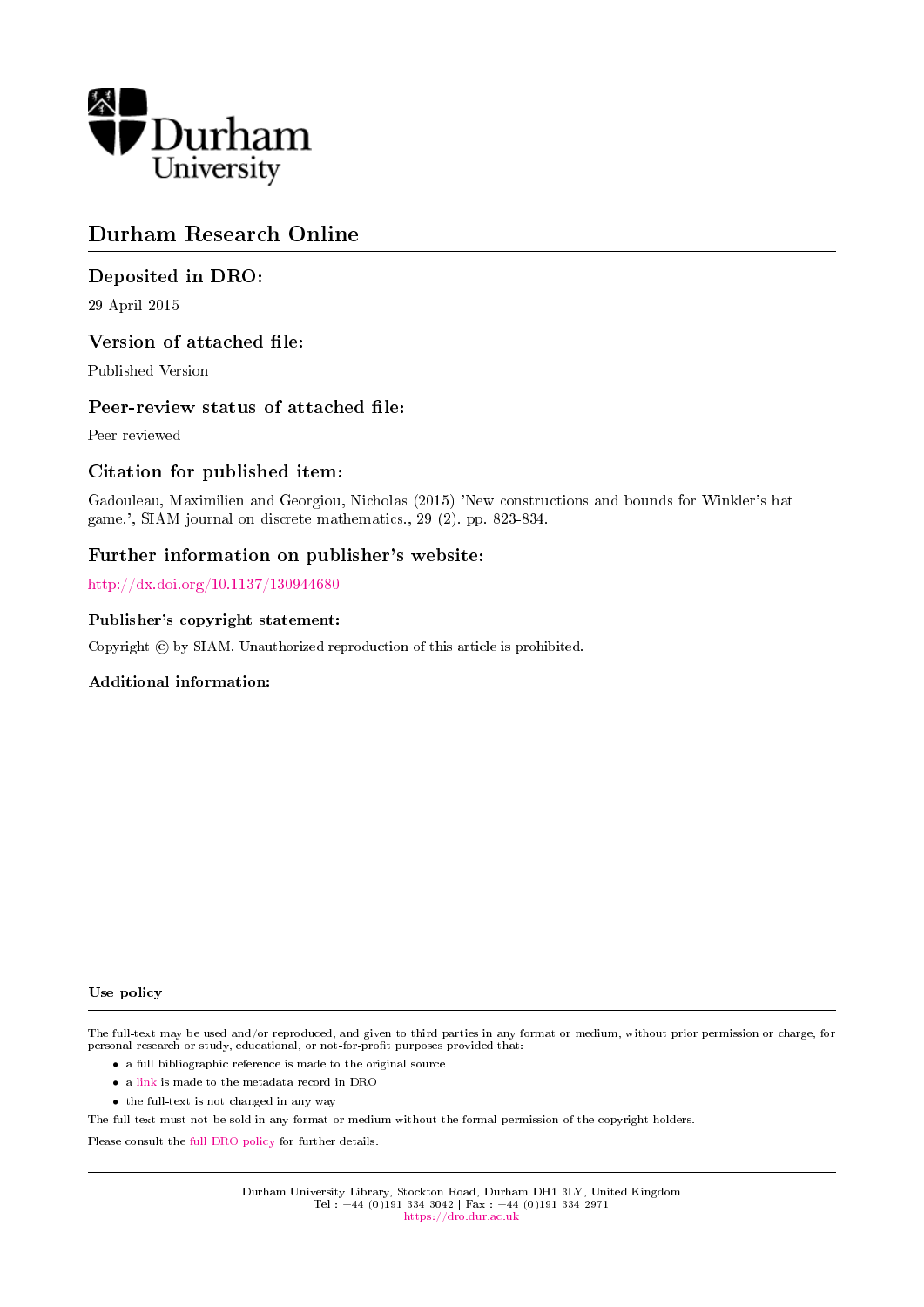#### **NEW CONSTRUCTIONS AND BOUNDS FOR WINKLER'S HAT GAME**<sup>∗</sup>

MAXIMILIEN GADOULEAU† AND NICHOLAS GEORGIOU‡

**Abstract.** Hat problems have recently become a popular topic in combinatorics and discrete mathematics. These have been shown to be strongly related to coding theory, network coding, and auctions. We consider the following version of the hat game, introduced by Winkler and studied by Butler et al. A team is composed of several players; each player is assigned a hat of a given color; they do not see their own color but can see some other hats, according to a directed graph. The team wins if they have a strategy such that, for any possible assignment of colors to their hats, at least one player guesses their own hat color correctly. In this paper, we discover some new classes of graphs which allow a winning strategy, thus answering some of the open questions of Butler et al. We also derive upper bounds on the maximal number of possible hat colors that allow for a winning strategy for a given graph.

**Key words.** hat game, deterministic strategies, directed graphs

**AMS subject classifications.** 91A12, 05C20

**DOI.** 10.1137/130944680

**1. Introduction.** Hat games are a popular topic in combinatorics. Typically, a hat game involves *n* players, each wearing a hat that can take a color from a given set of q colors. No player can see their own hat, but each player can see some subset of the other hats. All players are asked to guess the color of their own hat at the same time. For an extensive review of different hat games, see [\[1\]](#page-12-0). Different variations have been proposed: for instance, the players can be allowed to pass [\[2\]](#page-12-1), or the players can guess their respective hat's color sequentially [\[3\]](#page-12-2). The variation in [\[2\]](#page-12-1) mentioned above has been investigated further (see [\[1\]](#page-12-0)) for it is strongly connected to coding theory via the concept of covering codes [\[4\]](#page-12-3); in particular, some optimal solutions for that variation involve the well-known Hamming codes [\[5\]](#page-12-4). In the variation called the "guessing game," players are not allowed to pass and must guess simultaneously [\[6\]](#page-12-5). The team wins if everyone has guessed their color correctly; the aim is to maximize the number of hat assignments which are correctly guessed by all players. This version of the hat game has been further studied in [\[7,](#page-12-6) [8\]](#page-12-7) due to its relations to graph entropy, to circuit complexity, and to network coding, which is a means to transmit data through a network which allows the intermediate nodes to combine the packets they receive [\[9\]](#page-12-8).

In this paper, we are interested in the following hat problem, a small variation to Winkler's hat game presented in [\[10\]](#page-12-9). We are given a directed graph D (without loops and repeated arcs, but possibly with bidirectional edges) on  $n$  vertices and a finite alphabet  $[q] = \{0, \ldots, q-1\}$   $(q \ge 2)$ . We say that  $f = (f_1, \ldots, f_n) : [q]^n \rightarrow [q]^n$ is a D-function if every local function  $f_v : [q]^n \to [q]$  only depends on the values in the

<sup>∗</sup>Received by the editors November 11, 2013; accepted for publication (in revised form) January 26, 2015; published electronically April 21, 2015.

<http://www.siam.org/journals/sidma/29-2/94468.html>

<sup>†</sup>School of Engineering and Computing Sciences, Durham University, Durham, UK [\(m.r.gadouleau@durham.ac.uk\)](mailto:m.r.gadouleau@durham.ac.uk).

<sup>‡</sup>Department of Mathematical Sciences, Durham University, Durham, UK [\(nicholas.georgiou@](mailto:nicholas.georgiou@durham.ac.uk) [durham.ac.uk\)](mailto:nicholas.georgiou@durham.ac.uk). This author's research was supported by Engineering and Physical Sciences Research Council grant EP/J021784/1.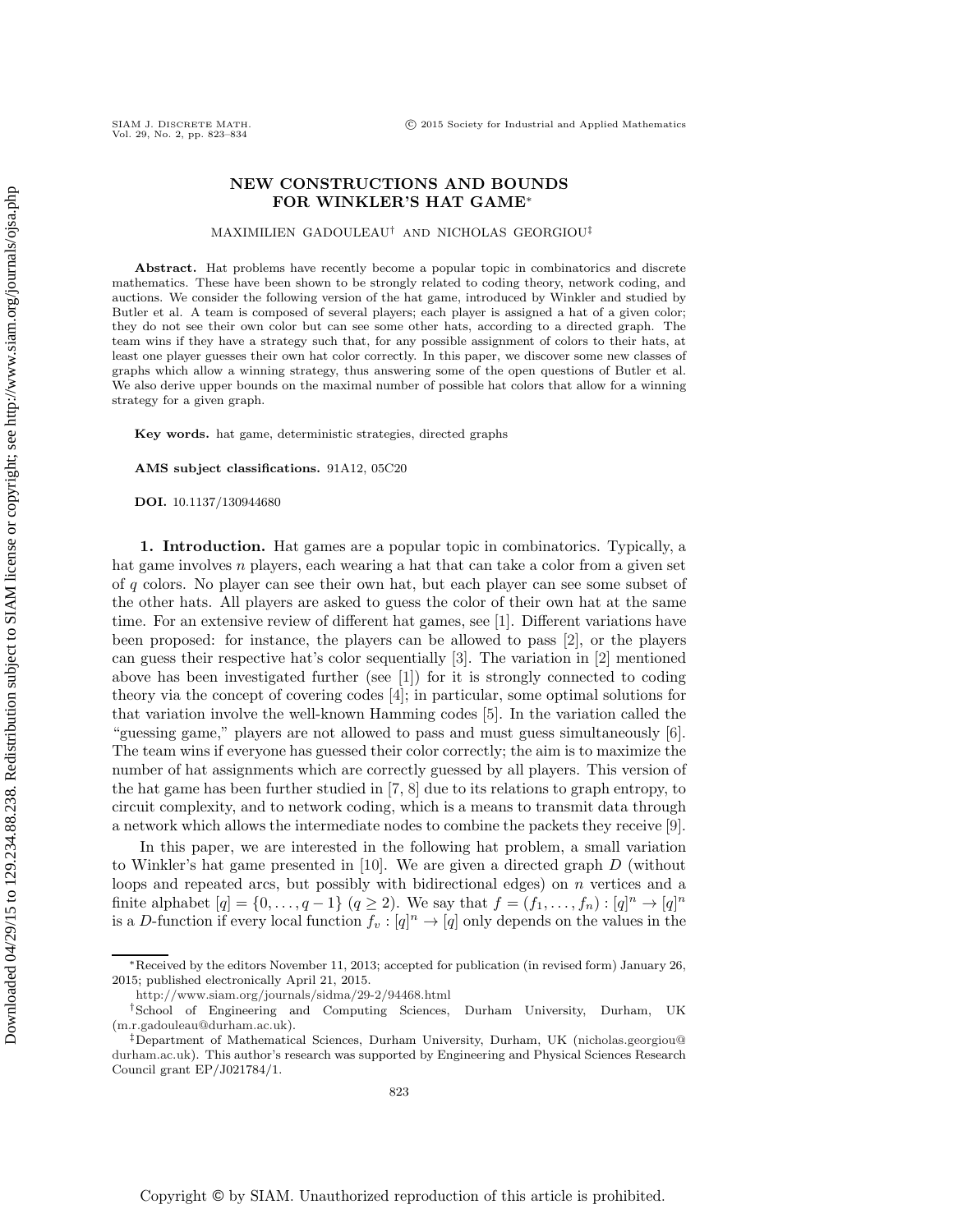in-neighborhood of v in D:  $f_v(x) = f_v(x_{N^-(x)})$ . We ask whether there is a D-function over [q] such that for any  $x = (x_1, \ldots, x_n) \in [q]^n$ ,  $f_v(x) = x_v$  for some vertex v. In that case, we say that D is q-*solvable* and that f *solves* D.

In terms of the hat game, each vertex in the graph represents a player, and an arc from player u to v means that v can see u. The set  $[q]$  then represents the possible colors of their hats and  $x = (x_1, \ldots, x_n) \in [q]^n$  represents a possible hat assignment. Each player  $v$  must guess the color of their hat according to some predetermined rule which can only depend on the hats that they see:  $f_v(x_{N^-(x)})$ . If one player guesses correctly, i.e.,  $x_v = f_v(x)$ , then the team wins; if all guess incorrectly, the team loses. The question is then to come up with a winning strategy regardless of the hat assignment.

Clearly, if D is q-solvable, then it is also  $(q-1)$ -solvable. The clique  $K_q$  is q-solvable [\[10\]](#page-12-9): if we denote the players as elements in [q], then v guesses that the sum of all hat assignments is equal to v modulo q:  $f_v(x) = -\sum_{u \neq v} x_u + v$ . More generally, if the players play on  $K_n$ , then there is a strategy which guarantees that at least  $|n/q|$  players guess correctly (simply split  $K_n$  into  $|n/q|$  cliques  $K_q$ ). The case for  $K_n$  and  $q = 2$  colors with unequal probabilities was further studied in [\[11,](#page-12-10) [12\]](#page-12-11); its relation to auctions has been revealed in [\[13\]](#page-12-12) and developed in [\[14\]](#page-12-13).

Results for other classes of graphs have been found in the literature. Butler et al. proved in [\[15\]](#page-12-14) that for any  $q$ , there exists a  $q$ -solvable undirected bipartite graph. Unfortunately, that graph has a doubly exponential number of vertices. In the same paper, they also proved that undirected trees are not 3-solvable.

The main contributions of this paper are as follows. In [\[15\]](#page-12-14), it is asked whether there exist  $K_q$ -free q-solvable undirected graphs with a polynomial number (in q) of vertices. We give an emphatic affirmative answer: for any  $\epsilon$ , there exist  $K_{\epsilon q}$ -free q-solvable graphs with  $n_{\epsilon}q$  vertices, where  $n_{\epsilon}$  only depends on  $\epsilon$ ; moreover, we present a class of  $K_{\omega}$ -free graphs with  $\omega = o(q)$  which are q-solvable and have a polynomial number of vertices. We also refine the multiplicative constant for some values of  $\epsilon$  by considering small undirected graphs or directed graphs. We also prove that a bipartite graph with parts of sizes m and n is not q-solvable if  $q \ge m+2$ ; more generally, we prove that the maximum q for which a directed graph  $D$  is q-solvable depends on the size of a maximum independent set in  $D$ . Another question asked in [\[15\]](#page-12-14) concerns so-called edge-critical graphs, i.e., undirected graphs which are q-solvable but which have no q-solvable proper spanning subgraph. Clearly, the only edge-critical graph for  $q = 2$  colors is  $K_2$ ; [\[15\]](#page-12-14) asks whether there exists an infinite family of edge-critical graphs for any other  $q \geq 3$ . By studying the solvability of cycles, we are able to show that the cycles whose length are a multiple of six form an infinite family of edge-critical graphs for 3 colors.

The rest of the paper is organized as follows. In section [2,](#page-2-0) we prove the existence of bipartite or  $K_{\omega}$ -free q-solvable undirected graphs with a relatively small number of vertices. In section [3,](#page-5-0) we refine some constructions by extending our consideration to directed graphs. We then derive some nonsolvability results in section [4.](#page-7-0) Finally, we prove the existence of a class of edge-critical 3-solvable graphs in section [5.](#page-9-0)

<span id="page-2-0"></span>**2. Undirected constructions.** In [\[15\]](#page-12-14), it is proved that for any  $q \ge 2$  there exists a  $q$ -solvable bipartite graph with a doubly exponential number of vertices  $(q^{q^{q-1}}+q-1)$  vertices to be exact). We refine their argument to construct a q-solvable bipartite graph with only an exponential number of vertices.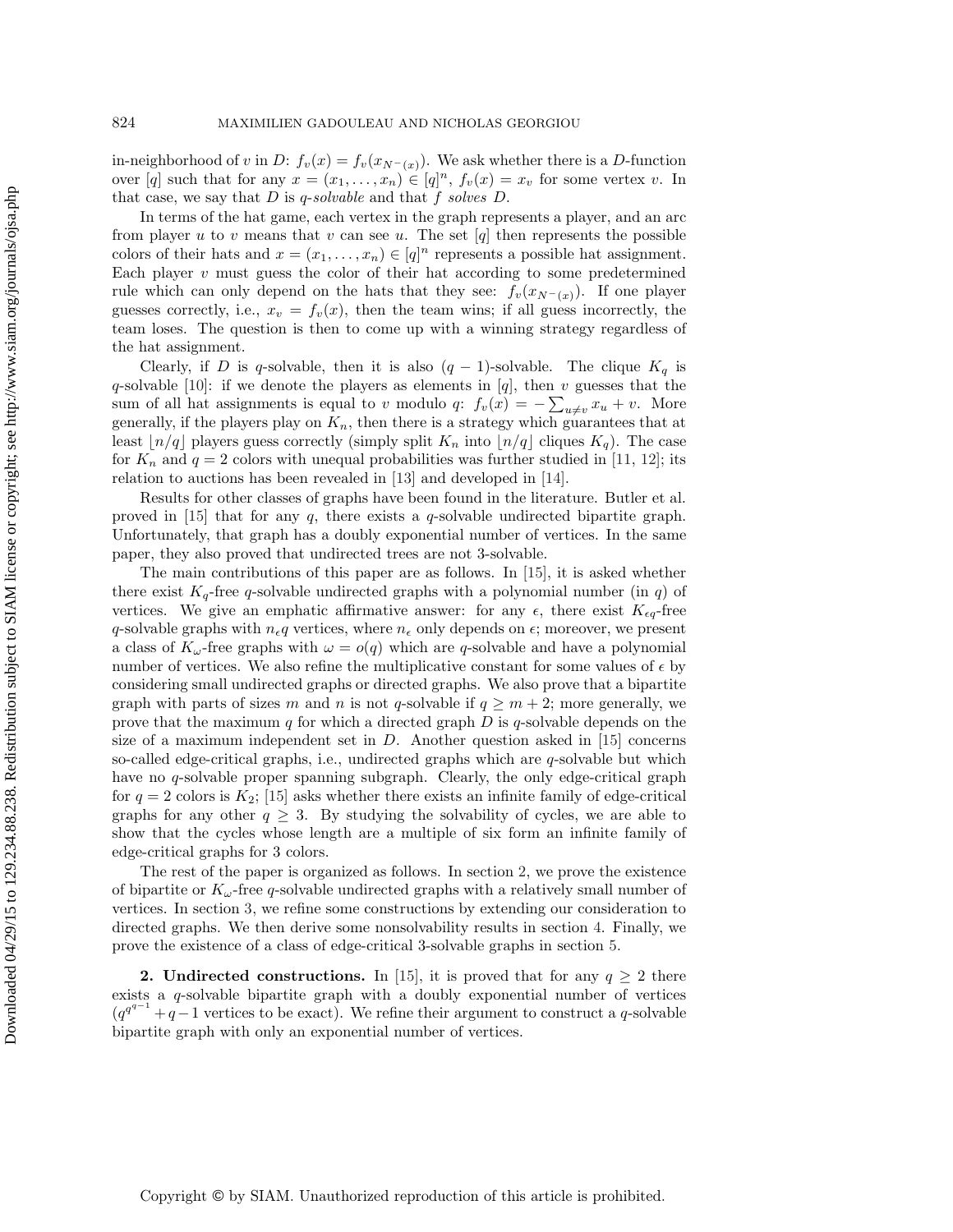We say that a set of words S in  $[q]^m$  is *distinguishable* if there exists a word  $x \in [q]^m$  such that  $d_H(x, s) \leq m-1$  for all  $s \in S$ , where  $d_H$  is the Hamming distance. Alternatively, using the terminology of  $[16]$ , this is equivalent to S having remoteness at most  $m-1$ . The main reason we are interested in distinguishable sets is as follows. If in a graph there is an independent set M of cardinality  $m$ , and the vertices in M know that their hat assignment  $x \in [q]^m$  is any possible element of a set  $S \subseteq [q]^m$ , then there exist guessing functions for the vertices of M achieving at least one correct guess if and only if  $S$  is distinguishable.

<span id="page-3-0"></span>THEOREM 2.1. *The complete bipartite graph*  $K_{q-1,(q-1)^{q-1}}$  *is* q-solvable.

*Proof.* Set  $m = q - 1$ , and label the left vertices of  $K_{q-1,(q-1)^{q-1}}$  by  $v_1, \ldots, v_m$ .<br>Write  $[q]_+$  for the set  $\{1, \ldots, q-1\}$  (so  $[q]_+ \subseteq [q]$ ) and label the right vertices of Write  $[q]_+$  for the set  $\{1,\ldots,q-1\}$  (so  $[q]_+ \subseteq [q]$ ) and label the right vertices of  $K_{q-1,(q-1)^{q-1}}$  by  $w_z$  for  $z \in [q]^m_+$ . For each  $z \in [q]^m_+$  define the guessing function  $f_z: [q]^m \to [q]$  by

$$
f_z(x) = \begin{cases} 0 & \text{if } d_H(x, z) = m, \\ \min\{i : x_i = z_i\} & \text{if } d_H(x, z) < m. \end{cases}
$$

It is enough to show that for any hat configuration  $(x, y) = (x_1, \ldots, x_m, y)$  $y_{(1,...,1)},\ldots,y_{(q-1,...,q-1)})$  if all the vertices  $w_z$  guess incorrectly, then the vertices  $v_i$  know that the vector  $x$  lies in some distinguishable set.

That is, it is enough to show that for all y there exists  $a \in [q]^m$  such that

$$
\bigcap_{z \in [q]_+^m} f_z^{-1}(y_z)^c \subseteq B_{m-1}(a),
$$

where  $B_{m-1}(a)$  is the ball around a of radius  $m-1$  in the Hamming metric. (The m components of the vector  $a$ , which depends on  $y$ , are exactly the guessing functions for the vertices  $v_1, \ldots, v_m$ .

We prove by (reverse) induction on  $i$  the following.

*Claim* 1. Suppose  $(x, y) \in [q]^m \times [q]^{[q]^m+}$  is a configuration of hats guessed incorrectly by every vertex. Then, for every  $i = 1, \ldots, m$  and every  $(z_1, \ldots, z_{i-1}) \in [q]_+^{i-1}$ there exists  $(z_i, \ldots, z_m) \in [q]^{m-i+1}$  with  $y_{(z_1, \ldots, z_m)} \notin \{i, \ldots, m\}$ .<br>Proof of claim Let  $i = m$  and fix  $z \in \mathbb{C}$ . Consider the variable

*Proof of claim.* Let  $i = m$ , and fix  $z_1, \ldots, z_{m-1}$ . Consider the variables  $y_{(z_1,...,z_{m-1},z)}$  for  $z \in [q]_+$ ; if all are equal to m, then

 $X_m(z) := f_{(z_1,...,z_{m-1},z)}^{-1}(y_{(z_1,...,z_{m-1},z)}) = \{x \in [q]^m : x_i \neq z_i \text{ for all } i < m \text{ and } x_m = z\}.$ Hence

$$
\bigcup_{z \in [q]_+} X_m(z) = \{ x \in [q]^m : x_i \neq z_i \text{ for all } i < m \text{ and } x_m \neq 0 \},
$$

implying that  $\bigcap_{z \in [q]+} X_m(z)^c = B_{m-1}(z_1, \ldots, z_{m-1}, 0)$ , contradicting the fact that the vertices  $v_1, \ldots, v_m$  guess incorrectly. Therefore there exists some  $z \in [q]_+$  with  $y_{(z_1,...,z_{m-1},z)} \neq m.$ 

Now, suppose the statement is true for  $i > 1$ ; we show it holds for  $i - 1$ . Fix  $z_1,\ldots,z_{i-2}$ ; for each  $a \in [q]_+$ , by our inductive hypothesis there exist  $z_i(a),\ldots,z_m(a) \in$  $[q]_+$  with

$$
y_{(z_1,...,z_{i-2},a,z_i(a),...,z_m(a))} \notin \{i,...,m\}.
$$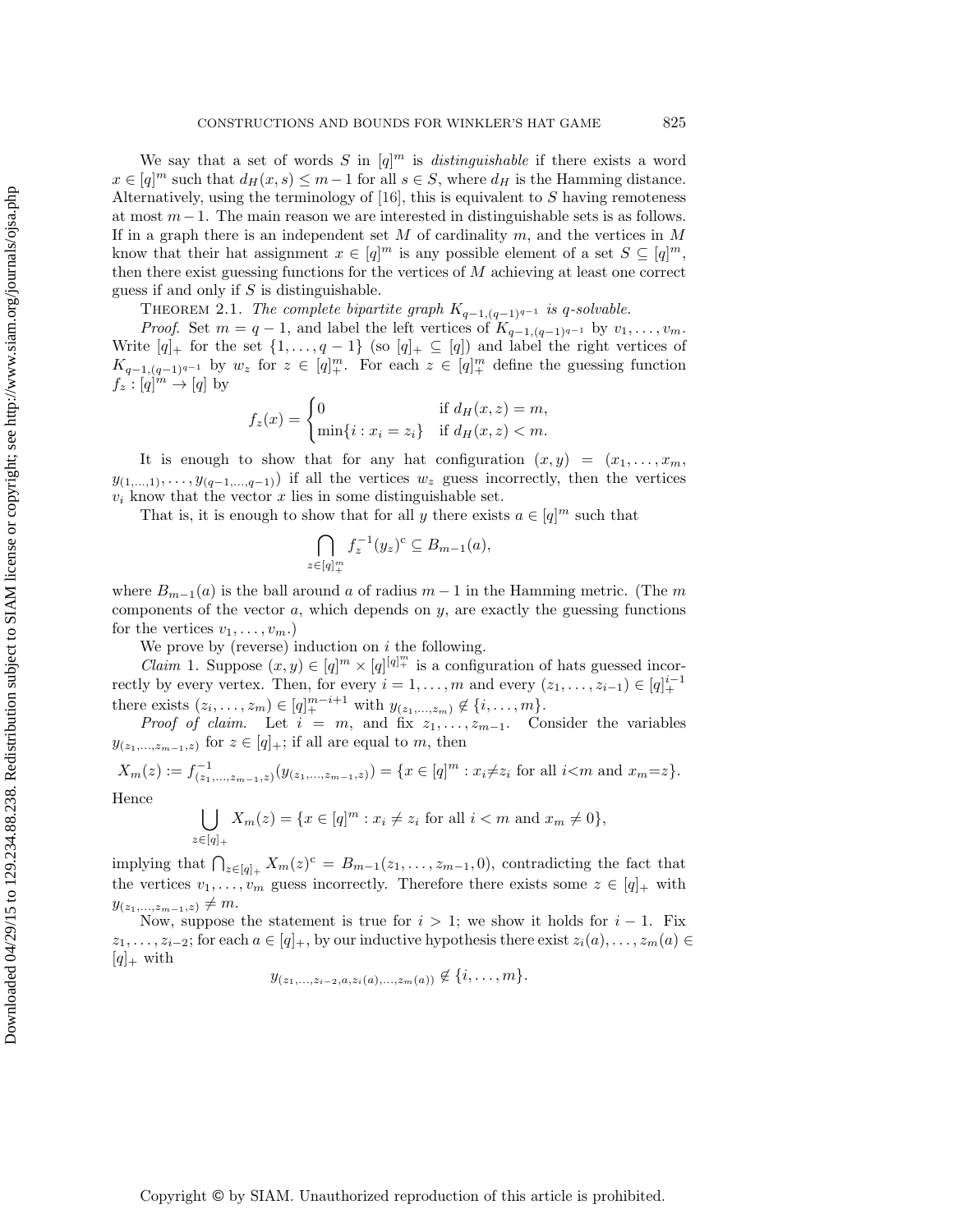So, it is enough to show that for at least one  $a \in [q]_+$  the variable  $y_{(z_1,...,z_{i-2},a_i)}$  $z_i(a),...,z_m(a)$  is not equal to  $i-1$ . For a contradiction, suppose not, so that all such variables equal  $i - 1$ . Then,

$$
X_{i-1}(a) := f_{(z_1,\ldots,z_{i-2},a,z_i(a),\ldots,z_m(a))}^{-1}(y_{(z_1,\ldots,z_{i-2},a,z_i(a),\ldots,z_m(a))})
$$
  
=  $\{x \in [q]^m : x_j \neq z_j \text{ for all } j < i-1 \text{ and } x_{i-1} = a\}.$ 

Therefore,

$$
\bigcup_{a \in [q]_+} X_{i-1}(a) = \{ x \in [q]^m : x_j \neq z_j \text{ for all } j < i-1 \text{ and } x_{i-1} \neq 0 \},
$$

implying that  $\bigcap_{a \in [q]_+} X_{i-1}(a)^c \subseteq B_{m-1}(z_1,\ldots,z_{i-2},0,\ldots,0)$ , contradicting the fact that  $v_1, \ldots, v_m$  guess incorrectly.

Finally, applying the claim for  $i = 1$ , we find a  $z \in [q]^m$  where  $y_z$  cannot take any value in  $\{1,\ldots,m\}$ . This implies that  $y_z = 0$  and  $f_z^{-1}(y_z)^c = B_{m-1}(z)$ , so that at least one of  $v_1,\ldots,v_m$  guesses correctly. at least one of  $v_1, \ldots, v_m$  guesses correctly.  $\Box$ <br>For directed graphs, we identify the clique  $K_r$  with the so-called complete digraph

 $\overleftrightarrow{K_r}$  with arcs  $(i, j)$  for all  $i \neq j$  [\[17\]](#page-12-16). The *clique number* of a directed graph D is the size of a largest induced clique in  $D$ ; as such, a tournament has a clique number of one. The *lexicographic product* of a directed graph  $D = (V, E)$  and a clique  $K_r$ , denoted as  $(D, r)$ , is defined as the graph with vertex set  $V \times [r]$ , where  $((u, a), (v, b))$  is an arc if and only if either  $(u, v) \in E$  or  $u = v$  and  $a \neq b$ . If D has n vertices and clique number  $\omega$ , then the graph  $(D, r)$  has rn vertices and clique number r $\omega$ .

LEMMA 2.2 (the blow-up lemma). *If* G is a p-solvable directed graph, then  $(G, r)$ *is a q-solvable graph, where*  $q = pr$ .

*Proof.* Let f be the corresponding guessing function that solves G over p colors. For any vertex  $(v, a)$  in  $(G, r)$ , we denote the configuration as  $(x_{(v,a)}, y_{(v,a)}) \in [p] \times [r]$ and we also denote  $X_v = \sum_{a \in [r]} x_{(v,a)} \mod p$ ,  $Y_v = \sum_{a \in [r]} y_{(v,a)} \mod r$  and write X for the vector  $(X_v, v \in G)$ . We claim that the  $(G, r)$ -function g, defined as follows for each  $(v, a)$ , never fails:

$$
g_{(v,a)}(x,y) = (f_v(X) - X_v + x_{(v,a)} \mod p, -Y_v + y_{(v,a)} - a \mod r).
$$

Suppose  $(x, y)$  is guessed wrong by all vertices. In particular, it is guessed incorrectly by  $(v, a)$ , hence either  $f_v(X) \neq X_v$  or  $Y_v \neq a$ . Since this holds for all a, in particular this holds for  $a = Y_v$ ; we conclude that  $f_v(X) \neq X_v$ . Since this holds for all v, this violates the fact that  $f$  is a solution for  $G$ . 口

THEOREM 2.3. For any  $\epsilon > 0$ , there exists  $n_{\epsilon}$  such that the following holds. For any  $q$ , there exists a  $q$ -solvable undirected graph with at most  $n_{\epsilon}q$  vertices and clique  $number \epsilon q$ .

*Proof.* First, let  $p = \lfloor 1/\epsilon \rfloor + 1$  and let q be divisible by p. Let  $G_p$  be the p-solvable bipartite graph in Theorem [2.1](#page-3-0) and let  $g_p$  denote its size. Then by the blow-up lemma,  $(G_p, q/p)$  is a q-solvable graph with  $g_pq/p$  vertices and clique number  $2q/p$ . If q is not divisible by p, consider  $q' = p\llbracket q/p \rrbracket \leq q(1+1/p)$  and  $n_{\epsilon} = (1+1/p)g_p/p$ .  $\Box$ 

THEOREM 2.4. For any  $\omega$  such that  $\omega \geq \frac{q}{m} \frac{\log \log q}{\log q}$  holds for large enough q and *some*  $m > 0$ *, there exists a q-solvable*  $K_{\omega}$ -free undirected graph with at most  $q^{2m+1}$ *vertices for* q *large enough.*

*Proof.* Let  $p = \lfloor \frac{2q}{\omega} \rfloor + 1$ . According to Theorem [2.1,](#page-3-0) the graph  $K_{p-1,(p-1)^{p-1}}$  is p-solvable. Then by the blow-up lemma, there exists a q-solvable graph with  $n :=$  $\frac{p}{p}((p-1)^{p-1}+p-1)$  vertices and clique number  $2\frac{q}{p} < \omega$ . We have  $n \leq q(p-1)^{p-1}$ , and hence for  $q$  large enough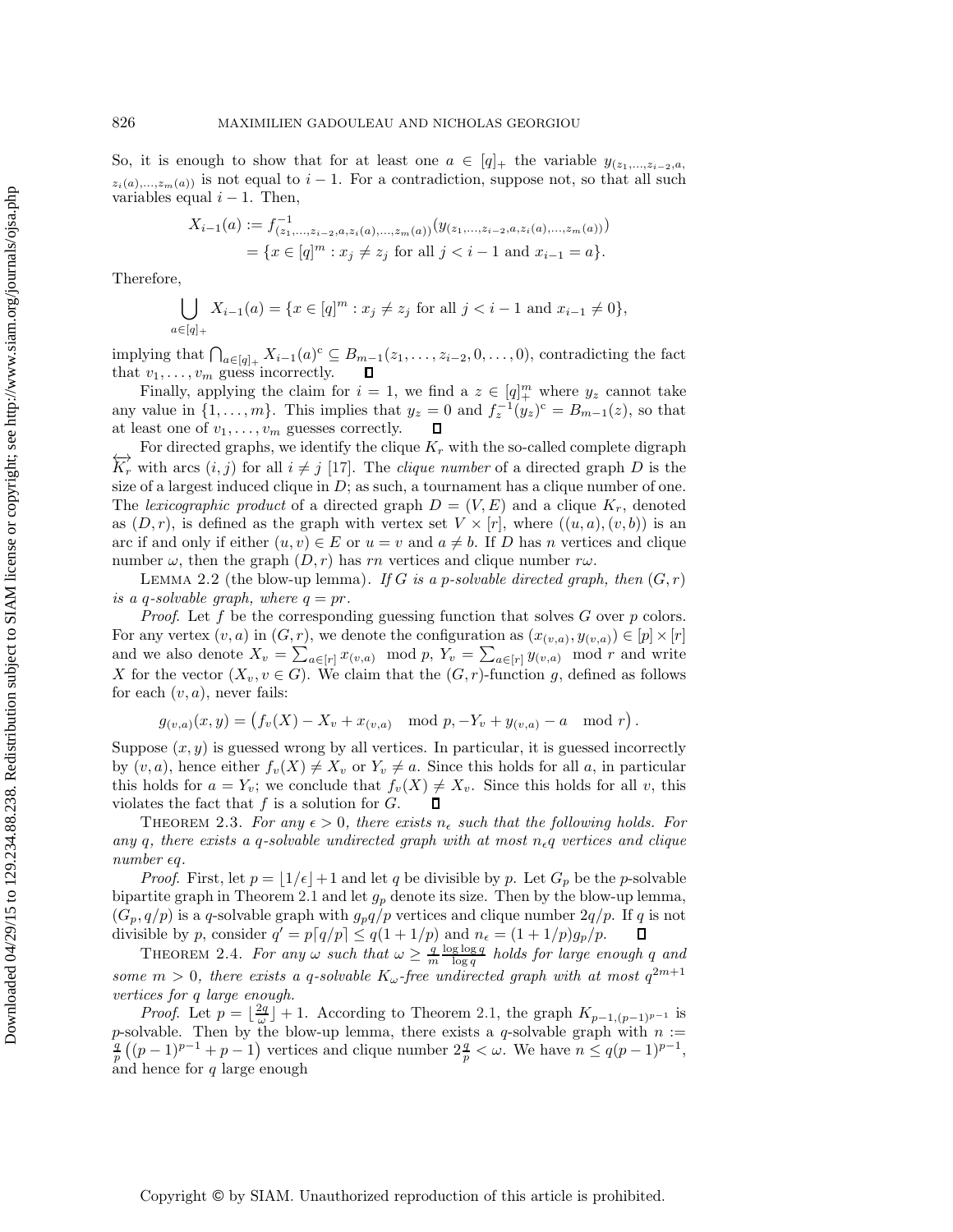$$
p - 1 \le \frac{2q}{\omega} \le 2m \frac{\log q}{\log \log q} \quad \text{and}
$$
  

$$
\log n \le \log q + 2m \frac{\log q}{\log \log q} \left\{ \log(2m) + \log \log q - \log \log \log q \right\} \le (2m + 1) \log q,
$$

and hence  $n \leq q^{2m+1}$ .  $\Box$ 

In general, the constant  $n_{\epsilon}$  obtained from Theorem [2.1](#page-3-0) decreases rapidly with  $\epsilon$ . We refine it below for  $\epsilon = 2/3$ .

PROPOSITION 2.5. *The complete bipartite graph*  $K_{2,2}$  *is* 3*-solvable. Proof.* Denote the bipartition as  $\{v_1, v_2\} \cup \{v_3, v_4\}$ . With

$$
A = \begin{pmatrix} 1 & 1 \\ 1 & -1 \end{pmatrix},
$$

the guessing function is given by

$$
(f_1, f_2) = (x_3, x_4)A,
$$
  $(f_3, f_4) = (x_1, x_2)A^{-1}.$ 

Suppose  $x$  is guessed wrong by all vertices. The vertices  $v_3$  and  $v_4$  guess wrong, hence we have

$$
(x_3, x_4) = (x_1, x_2)A^{-1} + w
$$

for some  $w = (w_1, w_2) \in S := \{(1, 1), (1, 2), (2, 1), (2, 2)\}.$  Similarly, we have

$$
(x_1, x_2) = (x_3, x_4)A + u = (x_1, x_2) + wA + u
$$

for some  $u \in S$ . However, it can be shown that for any  $(w_1, w_2) \in S$ ,  $wA \notin S$  and hence  $wA + u \neq (0, 0)$ . We thus obtain the contradiction  $(x_1, x_2) \neq (x_1, x_2)$ .

Corollary 2.6. *For any* q *divisible by* 3*, there exists a* q*-solvable graph on* 4q/3 *vertices with clique number* 2q/3*.*

<span id="page-5-0"></span>**3. Directed constructions.** If we allow directed graphs, then we can further refine the constants obtained in section [2.](#page-2-0)

Theorem 3.1. *If* q *is divisible by* 2*, there exists a* q*-solvable directed graph with* 3q/2 *vertices and clique number* q/2*. If* q *is divisible by* 3*, there exists a* q*-solvable directed graph on* 4q *vertices of clique number* q/3*. If* q *is divisible by* 4*, there exists a* q*-solvable directed graph on* 10q *vertices and with clique number* q/4*.*

The main strategy to produce a  $p$ -solvable oriented graph is by using a gadget, defined below. We can then apply the blow-up lemma to the oriented graphs we build in Lemma [3.3](#page-5-1) using gadgets.

Definition 3.2. *An oriented graph* D *on* n *vertices is called a* q*-*gadget *if it is not* q*-solvable but if there exists a* D*-function* f *over* [q] *such that any configuration* x *guessed incorrectly by* f *satisfies an equality of the form*  $x_1 = \phi(x_2, \ldots, x_n)$  for some  $\phi : [q]^{n-1} \to [q].$ 

<span id="page-5-1"></span>Lemma 3.3 (the gadget lemma). *If there exists a* p*-gadget on* n *vertices, then there exists a p-solvable oriented graph on*  $n\binom{p}{2} + p$  *vertices.* 

*Proof.* Start with a transitive tournament on  $p$  vertices with arcs  $(i, j)$  for all  $i < j$ . For every non-arc  $(i, j)$  with  $i > j$ , add a gadget  $D_{i,j}$  and arcs from i to all vertices in  $D_{i,j}$  and whence to j. This yields an oriented graph G on  $n{p \choose 2} + p$  vertices; we claim that  $G$  is  $p$ -solvable.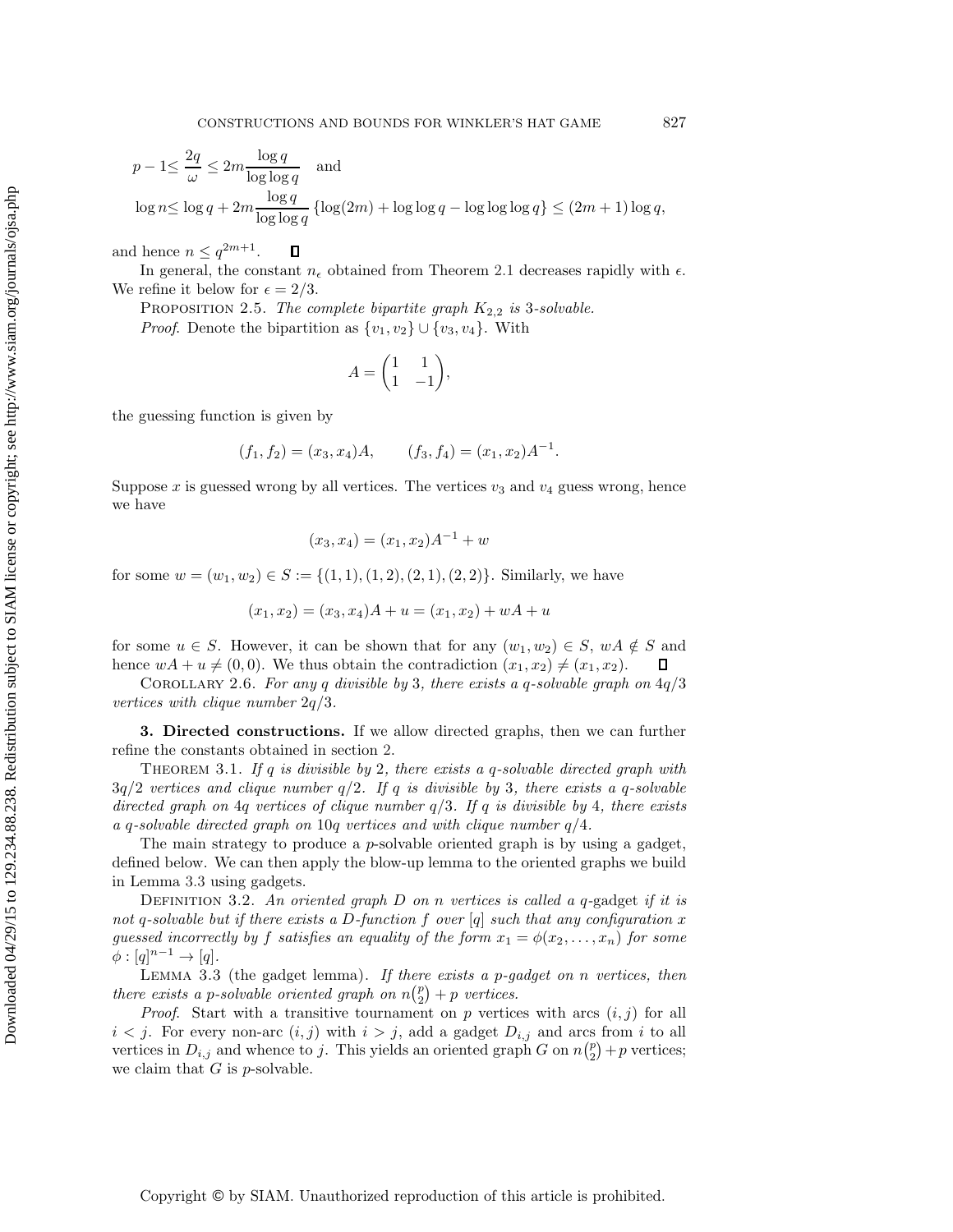We denote the vertices of the original tournament as  $0, 1, \ldots, p-1$  and for each  $i>j$ , the vertices of the gadget  $D_{i,j}$  are  $1_{i,j},\ldots,n_{i,j}$ .

Let f be the function on the gadget D with corresponding  $\phi$ . The corresponding function  $q$  for  $G$  is as follows:

$$
g_j(x) = -\sum_{k < j} x_k - \sum_{k > j} \left[ \phi(x_{2_{k,j}}, \dots, x_{n_{k,j}}) - x_{1_{k,j}} \right] + j,
$$
\n
$$
g_{1_{i,j}}(x) = f_1(x_{2_{i,j}}, \dots, x_{n_{i,j}}) - x_i,
$$
\n
$$
g_{v_{i,j}}(x) = f_v(x_{1_{i,j}} + x_i, x_{2_{i,j}}, \dots, x_{n_{i,j}}), \qquad v = 2, \dots, n.
$$

Suppose that x is guessed incorrectly by all vertices. First, all vertices in  $D_{i,j}$ guess wrong; we then have

$$
f_1(x_{2_{i,j}},\ldots,x_{n_{i,j}}) \neq x_{1_{i,j}} + x_i,
$$
  

$$
f_v(x_{1_{i,j}} + x_i, x_{2_{i,j}},\ldots,x_{n_{i,j}}) \neq x_{v_{i,j}}, \qquad v = 2,\ldots,n,
$$

hence

$$
x_i = \phi(x_{2_{i,j}}, \ldots, x_{n_{i,j}}) - x_{1_{i,j}}
$$

for all  $i>j$ .

Now, j guesses wrong; therefore

$$
\sum_{k < j} x_k + \sum_{k > j} \left[ \phi(x_{2_{k,j}}, \dots, x_{n_{k,j}}) - x_{1_{k,j}} \right] + x_j \neq j,
$$

which combined with the above yields

$$
\sum_{k\in[p]} x_k \neq j.
$$

<span id="page-6-0"></span>Since this holds for all  $j \in [p]$ , this leads to a contradiction.  $\Box$ 

Proposition 3.4. *The following graphs are gadgets:*

1. *The graph with a single vertex and no arc is a* 2*-gadget.*

2. *The directed cycle on three vertices is a* 3*-gadget.*

3. *The graph* D *on six vertices in Figure* [1](#page-7-1) *is a* 4*-gadget.*

*Proof*. The first graph is trivial. For the directed cycle on vertices 1, 2, 3 and arcs  $(1, 2), (2, 3), (3, 1),$  the function f is

$$
f_1(x) = x_3,
$$
  
\n
$$
f_2(x) = x_1,
$$
  
\n
$$
f_3(x) = x_2.
$$

Therefore, x is not guessed correctly by any vertex if and only if  $x_1, x_2$ , and  $x_3$  are all distinct. Thus we have  $\{x_1, x_2, x_3\} = [3]$  and hence  $x_1 + x_2 + x_3 = 0$ .

For D, first note that the transpose of its adjacency matrix (i.e., the matrix  $A_D^+$ ), where  $A_{i,j}^{\perp} = 1$  if and only if  $(j,i)$  is an arc in D) is given by

| $A_D^{\dagger} =$ |  |                                                                                             |                                       | $\begin{pmatrix} 0 & 1 \\ 0 & 0 \end{pmatrix}$ |  |
|-------------------|--|---------------------------------------------------------------------------------------------|---------------------------------------|------------------------------------------------|--|
|                   |  |                                                                                             | $\overline{0}$                        |                                                |  |
|                   |  |                                                                                             | $\begin{array}{c} 1 \\ 0 \end{array}$ |                                                |  |
|                   |  |                                                                                             |                                       | $\begin{bmatrix} 1 \\ 0 \end{bmatrix}$         |  |
|                   |  |                                                                                             |                                       |                                                |  |
|                   |  | $\begin{array}{cccc} 0&1&0&0\\ 0&0&1&1\\ 1&0&0&0\\ 1&0&1&0\\ 1&1&0&1\\ 0&1&1&0 \end{array}$ |                                       |                                                |  |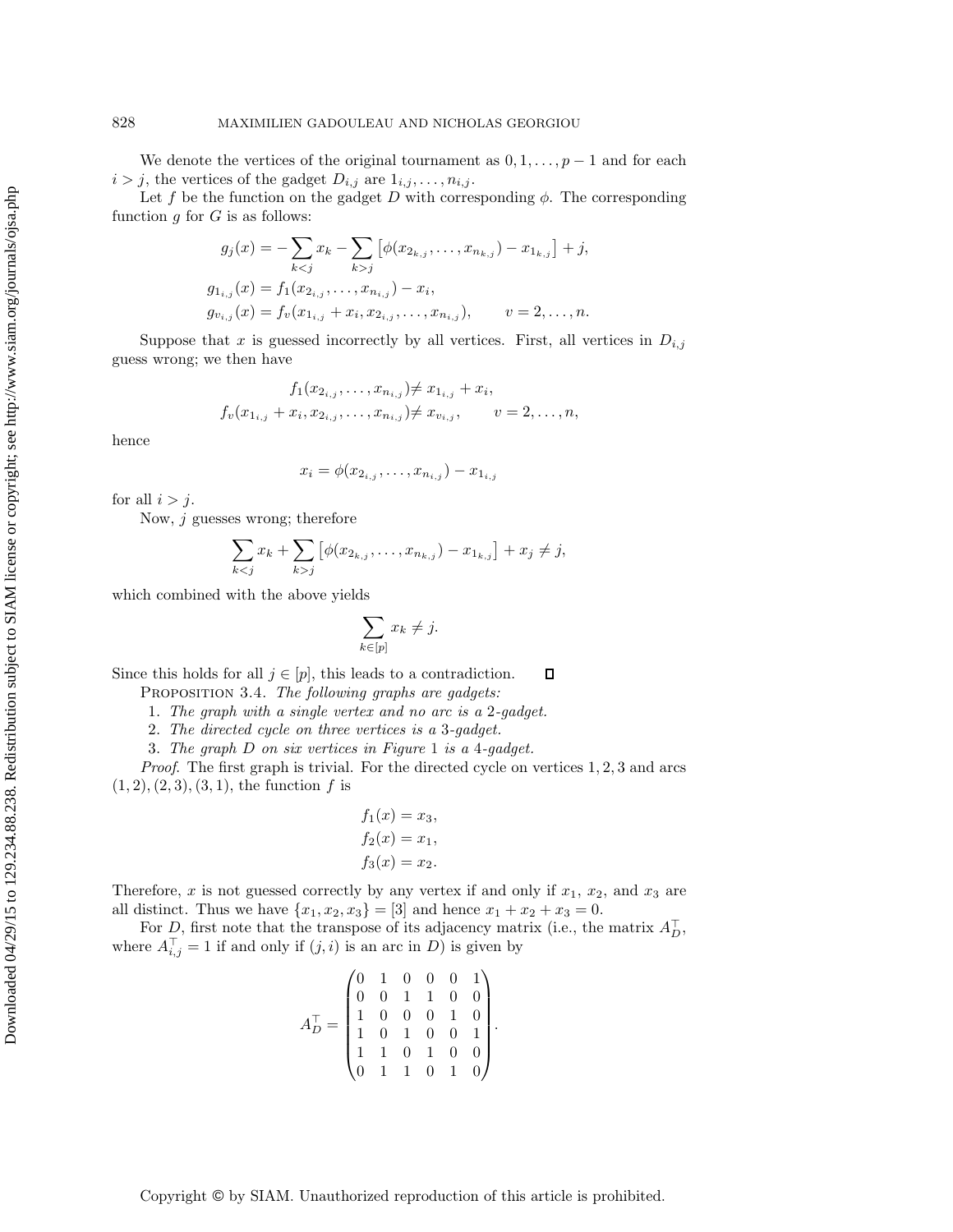

<span id="page-7-1"></span>Fig. 1. *The* 4*-gadget D in Proposition* [3.4](#page-6-0)*.*

For ease of presentation we shall write the hat configuration  $x$  as a column vector; we let  $f(x) = Mx$ , where

$$
M = \begin{pmatrix} 0 & -1 & 0 & 0 & 0 & 1 \\ 0 & 0 & -1 & 1 & 0 & 0 \\ -1 & 0 & 0 & 0 & 1 & 0 \\ -1 & 0 & 1 & 0 & 0 & 1 \\ 1 & -1 & 0 & 1 & 0 & 0 \\ 0 & 1 & -1 & 0 & 1 & 0 \end{pmatrix}.
$$

Then  $x$  is guessed wrong by all vertices if and only if  $Lx$  is nowhere zero, where

$$
L = \begin{pmatrix} -1 & -1 & 0 & 0 & 0 & 1 \\ 0 & -1 & -1 & 1 & 0 & 0 \\ -1 & 0 & -1 & 0 & 1 & 0 \\ -1 & 0 & 1 & -1 & 0 & 1 \\ 1 & -1 & 0 & 1 & -1 & 0 \\ 0 & 1 & -1 & 0 & 1 & -1 \end{pmatrix}.
$$

Denoting the rows of L as  $L_0, \ldots, L_5$ , we see that  $L_3 = L_0 - L_1$ ,  $L_4 = L_1 - L_2$ ,  $L_5 = L_2 - L_0$ . Therefore, x is not guessed right if and only if  $L_0x$ ,  $L_1x$ , and  $L_2x$  are all distinct and nonzero. Therefore,  $\{L_0x, L_1x, L_2x\} = \{1, 2, 3\}$  and x must satisfy

$$
2x_0 + 2x_1 + 2x_2 + x_3 + x_4 + x_5 = 2.
$$

Renaming the vertices such that the fifth vertex becomes first, we obtain the desired equality.  $\Box$ 

However, it is still unknown whether there exist gadgets for more than four colors.

<span id="page-7-0"></span>**4. Nonsolvability results.** In section [2](#page-2-0) we showed that a complete bipartite graph with one part of size  $q - 1$  was q-solvable. In contrast, in this section we show that any bipartite graph that has a partition with one part of size at most  $q - 2$  is not q-solvable. To do this we consider the following nondistinguishable set in  $[q]^m$ (in other words, a subset of  $[q]^m$  with remoteness m). Set  $m = q - 2$ , and denote the words  $w_a = (a, \ldots, a) \in [q]^m$  for all  $a \in [q] \setminus \{0\}$ ; then  $W = \{w_a : a \in [q] \setminus \{0\}\}\$ is nondistinguishable. Indeed, for any  $x \in [q]^m$ , let  $X = \{b \in [q] : x_i = b \text{ for some } i\}$ denote the set of values taken by the coordinates of x; then  $|X| \le m < |W|$  and hence there exists  $a \in (\lbrack q \rbrack \setminus \{0\}) \setminus X$  and thus  $d_H (x, w_a) = m$ .

Downloaded 04/29/15 to 129.234.88.238. Redistribution subject to SIAM license or copyright; see http://www.siam.org/journals/ojsa.php Downloaded 04/29/15 to 129.234.88.238. Redistribution subject to SIAM license or copyright; see http://www.siam.org/journals/ojsa.php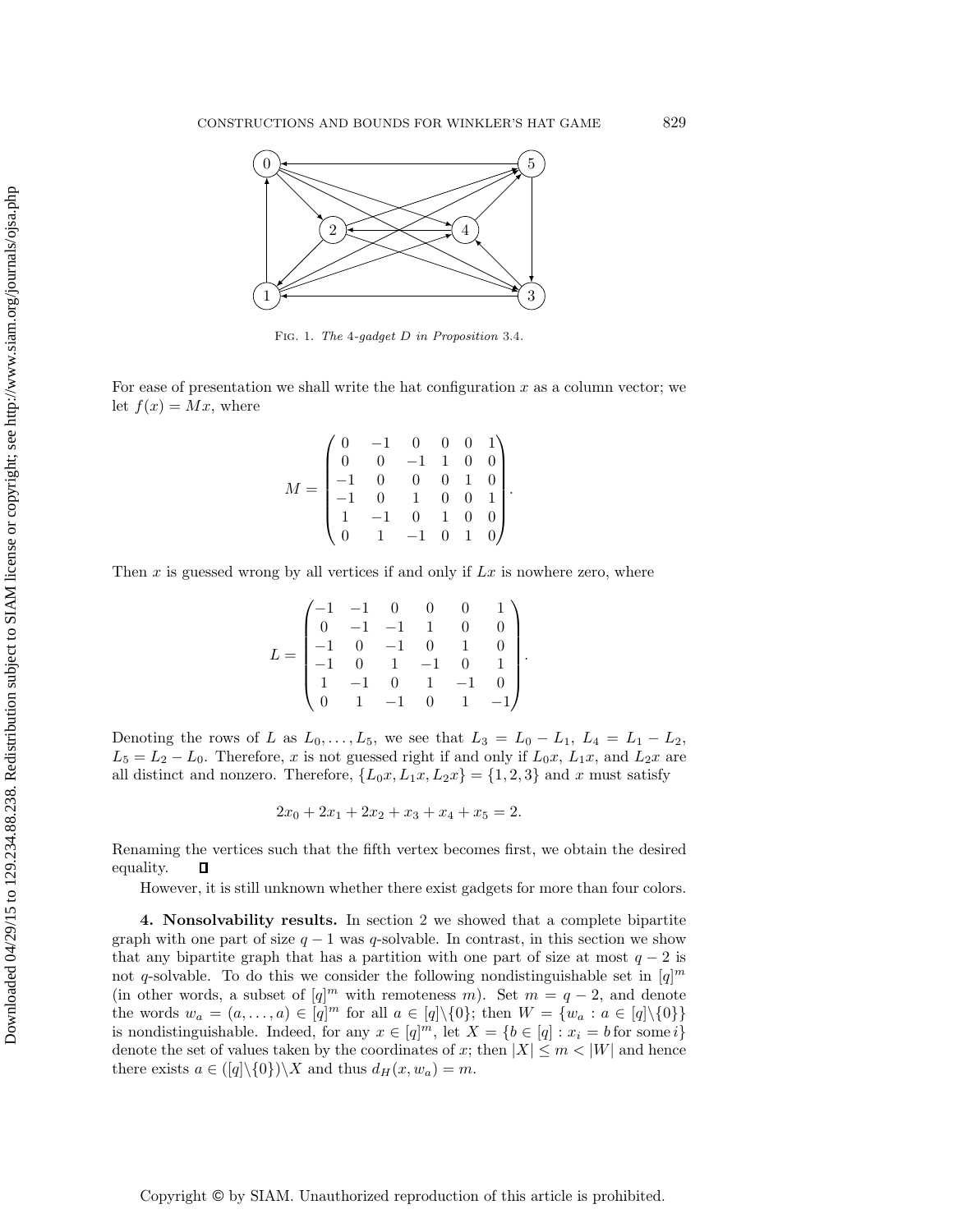In fact, our proof applies to a larger class of graphs than bipartite graphs, defined as follows.

Definition 4.1. *We say a directed graph* D *is* (m, s)*-*semibipartite *if its vertex set can be partitioned into*  $V = L \cup R$ *, where*  $|L| = m$ *,*  $|R| = s$ *, and*  $D[L]$  *is an independent set and* D[R] *is acyclic.*

<span id="page-8-0"></span>THEOREM 4.2. *Any*  $(m, s)$ -semibipartite graph is not  $(m + 2)$ -solvable.

*Proof.* Let  $q = m + 2$  and denote the vertices of R as  $r_1, \ldots, r_s$ . Let  $y \in [q]^s$  such that

$$
y_1 \notin \{f_{r_1}(w_a) : a \in [q]\},
$$
  
\n
$$
y_2 \notin \{f_{r_2}(w_a, y_1) : a \in [q]\},
$$
  
\n
$$
\vdots
$$
  
\n
$$
y_s \notin \{f_{r_s}(w_a, y_1, \dots, y_{s-1}) : a \in [q]\};
$$

such y exists for each set on the right-hand side has cardinality at most  $|W| = q - 1$ . Furthermore, let  $b \in [q] \setminus \{f_{l_1}(y),...,f_{l_m}(y)\}$  (where  $l_1,...,l_m$  are the vertices of *L*);<br>then all vertices guess  $(w_b, y)$  incorrectly. then all vertices guess  $(w_b, y)$  incorrectly.

This theorem is best possible, for Theorem [2.1](#page-3-0) indicates that there are q-solvable bipartite graphs with left part of size  $q - 1$ .

COROLLARY 4.3. The complete bipartite graph  $K_{m,n}$  is not  $(m+2)$ -solvable.

A *feedback vertex set* of a directed graph D is a set of vertices of D whose complement induces an acyclic subgraph.

Corollary 4.4. *Any graph with a minimum feedback vertex set of cardinality one is q-solvable if and only if*  $q = 2$ *.* 

*Proof*. By Theorem [4.2,](#page-8-0) such a graph is not 3-solvable. Conversely, it is not acyclic, hence it contains a directed cycle as a subgraph: let us prove that the directed cycle  $C_n$  on n vertices is 2-solvable. Let the function be  $f_1(x) = x_n$  and  $f_i(x) =$  $x_{i-1} + 1$  for  $2 \le i \le n$ ; then x is guessed incorrectly by all vertices if and only if  $x_1 = x_2 = \cdots = x_n = x_1 + 1$ , which is clearly impossible.  $\Box$  $x_1 = x_2 = \cdots = x_n = x_1 + 1$ , which is clearly impossible.

<span id="page-8-1"></span>Theorem 4.5. *Let* D *be a directed graph on* n *vertices with an acyclic induced subgraph of size* I*. If*

$$
(n-I)\left(\frac{q}{q-1}\right)^I < q,
$$

*then* D *is not* q*-solvable.*

*Proof*. We denote the set of vertices inducing an acyclic subgraph of cardinality I as A; we also denote a guessing function as f. Let  $x \in [q]^I$  be the hat assignment on A and  $y \in [q]^{n-1}$  be the assignment on the rest of the vertices. For each choice of y, denote by  $S_d(y)$  the set of choices for x such that exactly d vertices in A guess correctly for all  $0 \le d \le I$ . It is easy to prove by induction on I that  $N_d := |S_d(y)| =$  $\binom{I}{d}(q-1)^{I-d}$ . We shall consider the situation when  $x \in S_0(y)$ , i.e., when no vertex in A guesses correctly; given y, there are  $N_0 = (q-1)^I$  such assignments.

For any  $y$ , let  $G$  denote the number of times the vertices in  $A$  guess their colors correctly when  $x \notin S_0(y)$ :

$$
G := \sum_{x \in [q]^I} \sum_{i=1}^I \mathbf{1} \{ f_{a_i}(x, y) = x_i \} = \sum_{d=1}^I dN_d = Iq^{I-1}.
$$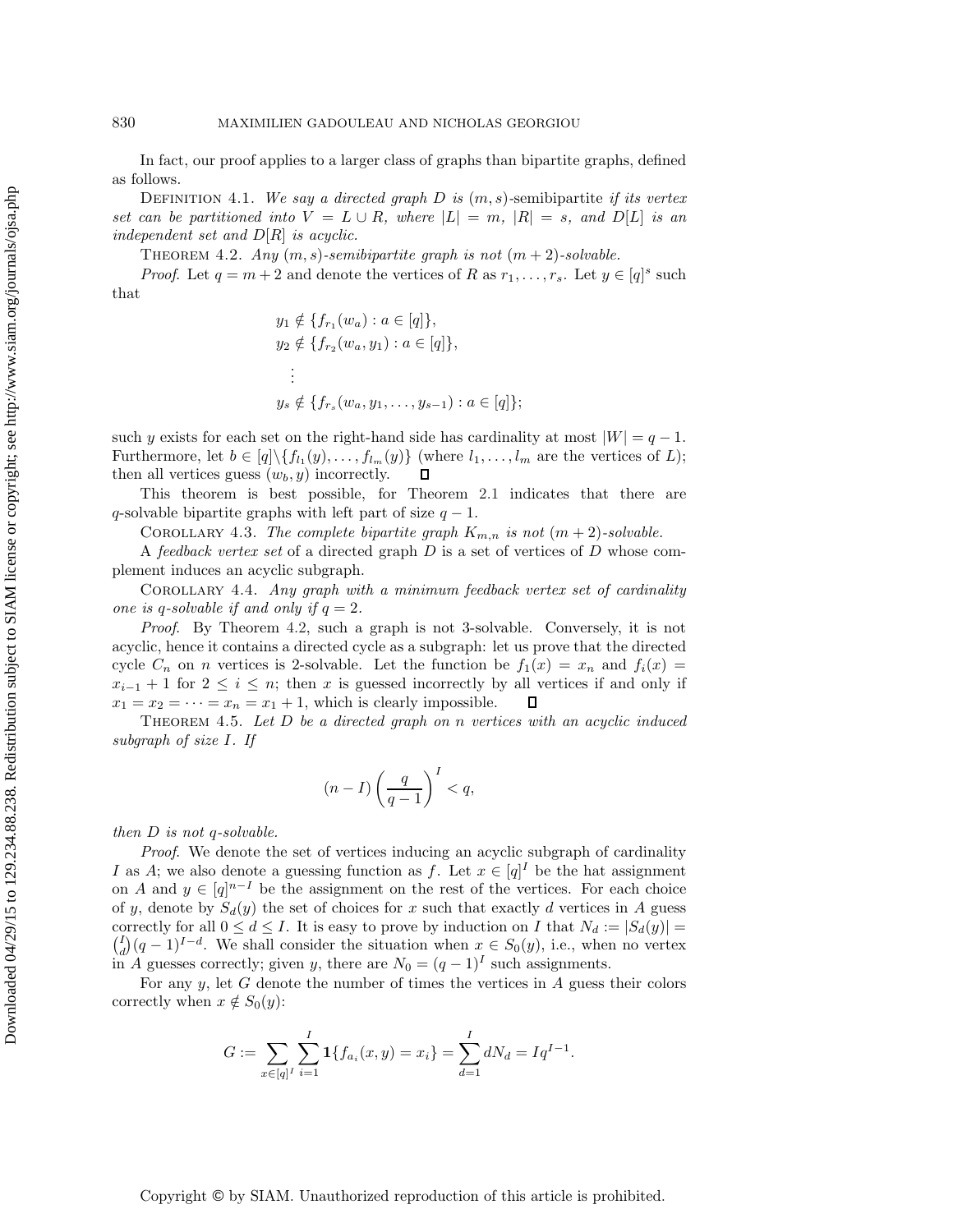The total number of correct guesses, over all assignments  $(x, y)$ , is of course equal to  $nq^{n-1}$ . Therefore, there are at most

$$
H := nq^{n-1} - q^{n-1}G = (n - I)q^{n-1}
$$

correct guesses over the whole graph for any  $(x, y)$  where  $x \in S_0(y)$ . On average, such an assignment is guessed correctly

$$
\frac{H}{q^{n-1}N_0} = \frac{(n-I)q^{I-1}}{(q-1)^I} < 1
$$

times, and hence one hat assignment is never guessed correctly.  $\Box$ 

Corollary 4.6. *A graph with an acyclic induced subgraph of size* I *is* q*-solvable only if it has at least*  $I + q(1 - \frac{1}{q})^I$  *vertices in total.* 

Corollary 4.7. *If a graph on* n *vertices has an acyclic induced subgraph of cardinality at least*  $n/2$ *, then it is q-solvable only if*  $n \geq 2\alpha(q-1)$ *, where*  $\alpha \sim 0.5675$ *satisfies*  $\alpha + \log \alpha = 0$ .

*Proof.* Suppose  $n < 2\alpha(q-1)$ , and let  $i = \frac{n}{2q} < \frac{\alpha(q-1)}{q}$ ; then  $\log i + i \frac{q}{q-1} <$  $\log \frac{q-1}{q}$  and hence

$$
0 > \log i + i \frac{q}{q-1}
$$
  
> 
$$
\log i + iq \log \left(1 + \frac{1}{q-1}\right)
$$
  

$$
1 > i \left(1 + \frac{1}{q-1}\right)^{iq},
$$
  

$$
q > \frac{n}{2} \left(\frac{q}{q-1}\right)^{\frac{n}{2}},
$$

,

<span id="page-9-0"></span>which, by Theorem [4.5,](#page-8-1) shows that the graph is not  $q$ -solvable. Д

**5. Even cycles.** In this section we show that a cycle whose length is a multiple of 6 is 3-solvable. In fact, we can define guessing functions for any even cycle which have the property that at most 3 hat configurations are not guessed correctly by any vertex.

For  $n > 1$ , let  $C_{2n}$  be the cycle of length  $2n$  and let  $V = \{v_1, v_2, \ldots, v_n\}$  and  $W = \{w_1, w_2, \ldots, w_n\}$  be a partition of the vertices of  $C_{2n}$  into independent sets, with  $v_i$  adjacent to  $w_i$  and  $w_{i-1}$  for all  $i = 1, \ldots, n$  (index arithmetic taken modulo n). Denote the hat color of  $v_i$  by  $x_i$  and its guessing function by  $f_i$ . Similarly, for  $w_i$ , denote its hat color by  $y_i$  and its guessing function by  $g_i$ . We define the guessing functions to be

(5.1) 
$$
f_i(y_{i-1}, y_i) = \begin{cases} y_i - 1 & \text{if } y_i \neq y_{i-1} + 1 \\ y_i + 1 & \text{if } y_i = y_{i-1} + 1 \end{cases} \text{ for } i \neq 1;
$$

(5.2) 
$$
f_1(y_n, y_1) = \begin{cases} y_1 - 1 & \text{if } y_1 \neq y_n - 1, \\ y_1 + 1 & \text{if } y_1 = y_n - 1, \end{cases}
$$

(5.3) 
$$
g_i(x_i, x_{i+1}) = \begin{cases} x_i & \text{if } x_i \neq x_{i+1} + 1 \\ x_i - 1 & \text{if } x_i = x_{i+1} + 1 \end{cases} \text{ for } i \neq n;
$$

(5.4) 
$$
g_n(x_n, x_1) = \begin{cases} x_n & \text{if } x_n \neq x_1, \\ x_n - 1 & \text{if } x_n = x_1. \end{cases}
$$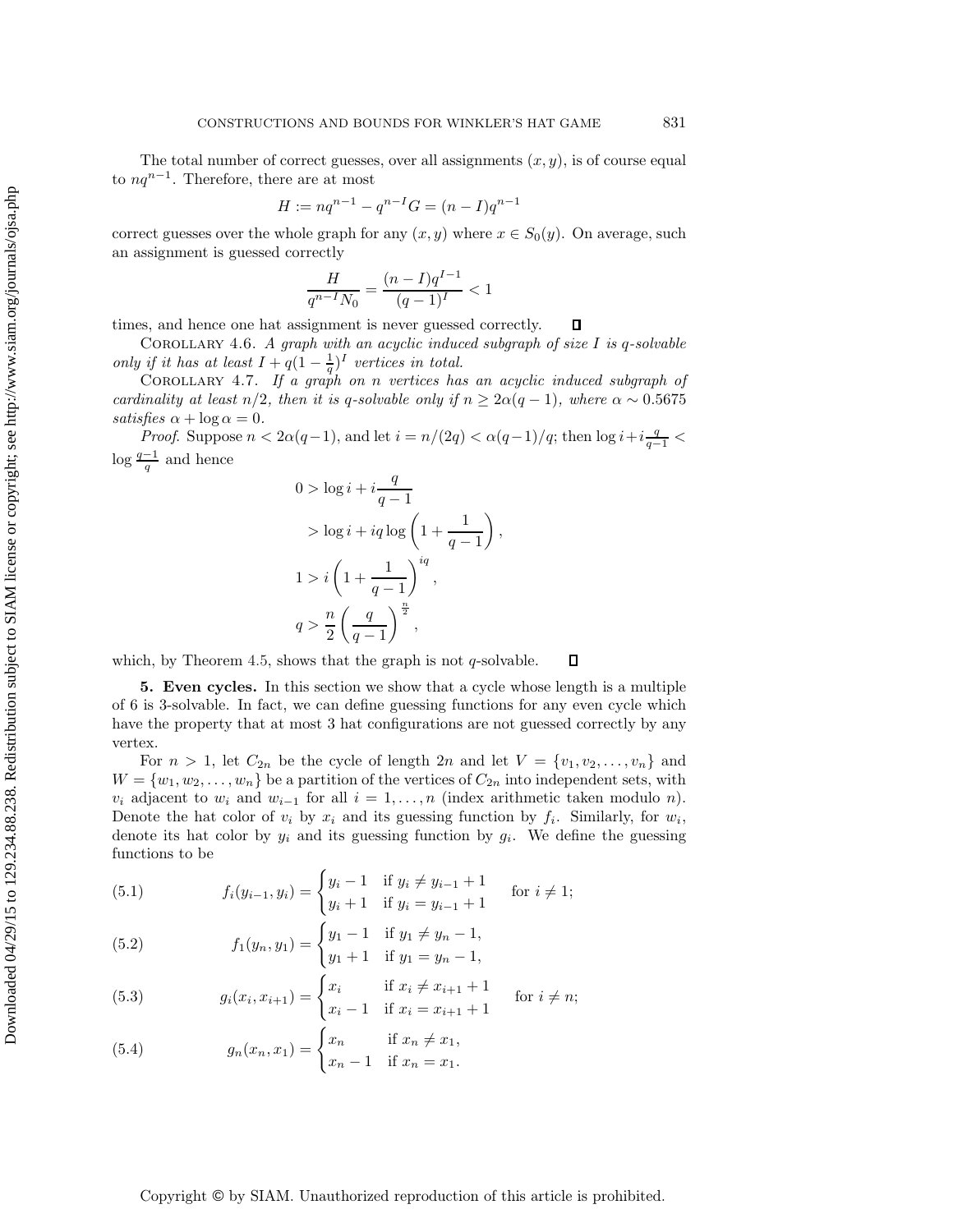Graphically, we have

$$
f_i: y_i \begin{bmatrix} 1 & 0 & 1 \\ 2 & 0 & 0 \\ 2 & 2 & 1 \end{bmatrix} \qquad f_1: y_1 \begin{bmatrix} 0 & 1 & 1 \\ 0 & 0 & 2 \\ 2 & 1 & 2 \end{bmatrix}
$$
  

$$
y_{i-1} \qquad y_n
$$
  

$$
g_i: x_{i+1} \begin{bmatrix} 2 & 1 & 2 \\ 0 & 1 & 1 \\ 0 & 0 & 2 \end{bmatrix} \qquad g_n: x_1 \begin{bmatrix} 0 & 1 & 1 \\ 0 & 0 & 2 \\ 2 & 1 & 2 \end{bmatrix}
$$
  

$$
x_i \qquad x_n
$$

the sets  $f_i^{-1}(x_i)$  and  $g_i^{-1}(y_i)$  forming L-shaped regions of  $[3]^n$ .

THEOREM 5.1. *The cycle*  $C_{2n}$  *is* 3*-solvable for*  $n \equiv 0 \pmod{3}$ *. Using the guessing functions as defined above, when*  $n \equiv 1 \pmod{3}$ *, the only configurations*  $(x, y)$  *that all vertices guess incorrectly are*

$$
x = (a, a + 2, a + 1, a, \dots, a), y = (a, a + 2, a + 1, a, \dots, a)
$$
 for some  $a \in [3]$ ,

and when  $n \equiv 2 \pmod{3}$ , the only configurations  $(x, y)$  that all vertices guess incor*rectly are*

 $x = (a+2, a, a+1, a+2, \ldots, a), y = (a, a+1, a+2, a, \ldots, a+1)$  *for some*  $a \in [3]$ .

*Proof.* Suppose  $y = (y_1, \ldots, y_n) \in [3]^n$  is the configuration of hat colors for the vertices in W and that each vertex in W guesses incorrectly. Then  $x \in \bigcap_{i=1}^{n} g_i^{-1}(y_i)^c$ , where

$$
\bigcap_{i=1}^{n} g_i^{-1}(y_i)^c = \bigcap_{i < n} \{x : x_i = y_i - 1 \text{ or } x_{i+1} = y_i - 1 \text{ or } (x_i, x_{i+1}) = (y_i + 1, y_i + 1)\}
$$
\n
$$
\bigcap \{x : x_n = y_n - 1 \text{ or } x_1 = y_n \text{ or } (x_n, x_1) = (y_n + 1, y_n - 1)\}.
$$

Suppose further that each vertex in  $V$  guesses incorrectly. We claim the following implications are true.

*Claim* 2. If  $(x, y)$  is guessed incorrectly by all vertices, then the following hold. For all  $i \neq 1$ ,

- $A_i$ : if  $x_i = y_i 1$ , then  $y_i = y_{i-1} + 1$  and  $x_{i-1} = y_{i-1} 1$ ;
- $B_i$ : if  $x_i = y_i + 1$ , then either
	- 1.  $y_i = y_{i-1}$  and  $x_{i-1} = y_{i-1} + 1$ , or
- 2.  $y_i \neq y_{i-1} + 1$  and  $x_{i-1} = y_{i-1} 1$ ;

and for all  $i \neq n$ ,

•  $C_i$ : if  $x_i = y_i$ , then  $y_{i+1} = y_i - 1$  and  $x_{i+1} = y_{i+1}$ .

*Proof of claim.* Take  $i \neq 1$ , and suppose  $x_i = y_i - 1$ . Since  $v_i$  guesses incorrectly, we must have  $y_i = y_{i-1} + 1$ , so that  $x_i = y_{i-1}$ . But  $x \in g_{i-1}^{-1}(y_{i-1})^c$ , which implies that  $x_{i-1} = y_{i-1} - 1$ , establishing  $A_i$ .

Now suppose  $x_i = y_i + 1$ . Since  $v_i$  guesses incorrectly, we must have  $y_i \neq y_{i-1} + 1$ , so that  $x_i \neq y_{i-1} - 1$ . But  $x \in g_{i-1}^{-1}(y_{i-1})^c$ , which implies that either  $x_{i-1} = y_{i-1} - 1$  or  $(x_{i-1}, x_i) = (y_{i-1} + 1, y_{i-1} + 1)$ , the latter implying that  $y_i = y_{i-1}$  which 1 or  $(x_{i-1}, x_i) = (y_{i-1} + 1, y_{i-1} + 1)$ , the latter implying that  $y_i = y_{i-1}$ , which establishes  $B_i$ .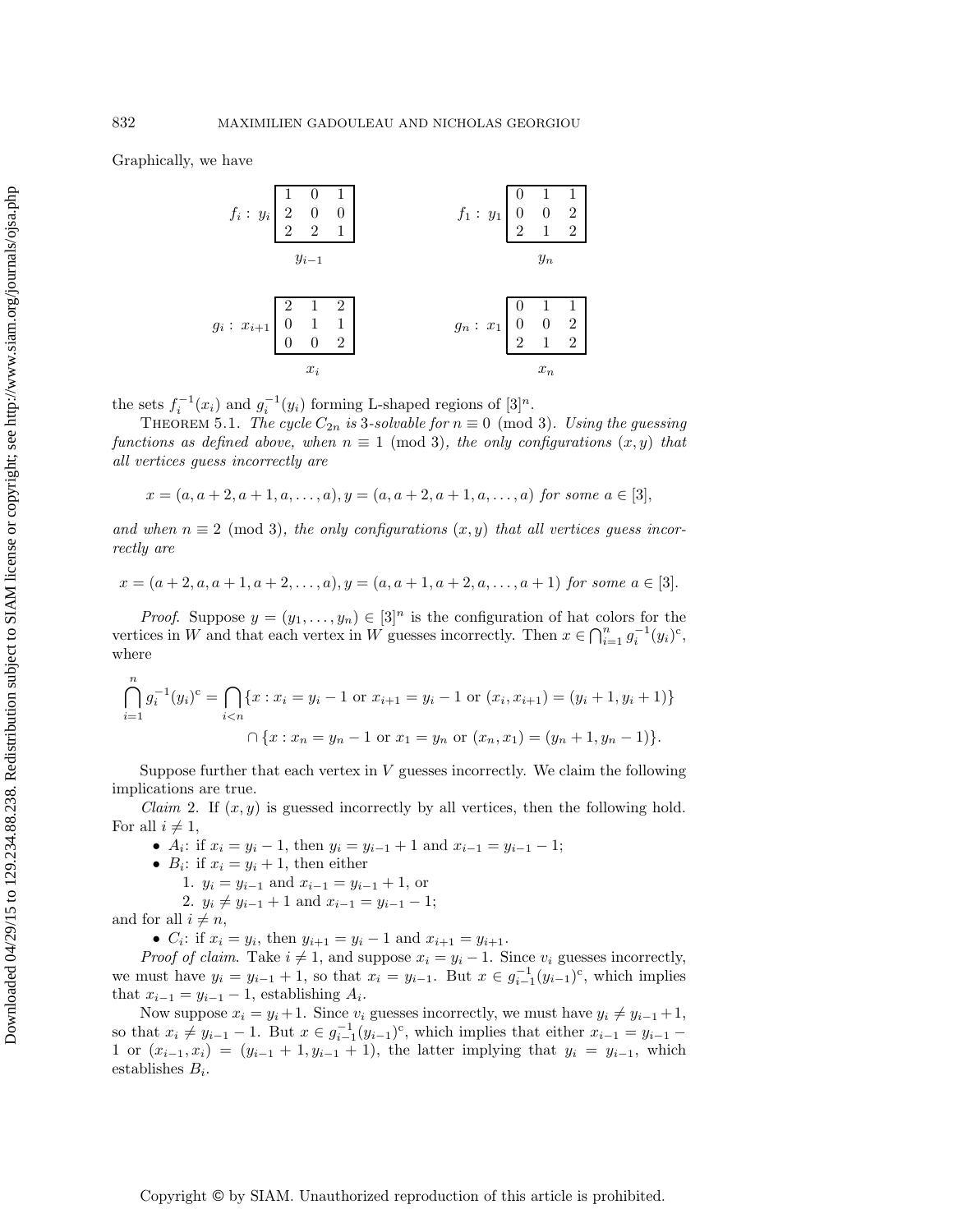Finally, take  $i \neq n$  and suppose  $x_i = y_i$ . Since  $x \in g_i^{-1}(y_i)^c$ , we must have  $x_{i+1} = y_i - 1$ . But  $v_{i+1}$  guesses incorrectly, which implies that  $y_{i+1} = y_i - 1$ . To see this, use the fact that the function  $f_i$ , for  $i \neq 1$ , can also be written as

$$
f_i(y_{i-1}, y_i) = \begin{cases} y_{i-1} - 1 & \text{if } y_i \neq y_{i-1} - 1, \\ y_{i-1} + 1 & \text{if } y_i = y_{i-1} - 1. \end{cases}
$$

Therefore  $x_{i+1} = y_{i+1}$ , establishing  $C_i$ .  $\Box$ 

We use the implications  $A_i, B_i$ , and  $C_i$  as follows. First, suppose  $x_n = y_n - 1$ . Then using the chain of implications  $A_n, A_{n-1}, \ldots, A_2$  we find that  $x_i = y_i - 1$  for all *i* and  $y_i = y_{i-1} + 1$  for  $i \neq 1$ , so  $y_n = y_1 + (n-1) \pmod{3}$ . Since  $x_1 = y_1 - 1$ and  $v_1$  also guesses incorrectly, we must have  $y_1 = y_n - 1$ , a contradiction unless  $n \equiv 2 \pmod{3}$ . When  $n \equiv 2 \pmod{3}$ , we discover that the configurations  $x =$  $(a+2, a, a+1, a+2, \ldots, a), y = (a, a+1, a+2, a, \ldots, a+1)$  for  $a \in [3]$  are guessed incorrectly by all vertices.

Now suppose  $x_n = y_n + 1$ . Since  $x \in g_n^{-1}(y_n)$ <sup>c</sup> we have that  $x_1 \neq y_n + 1$ . We consider the chain of implications  $B_n, B_{n-1}, \ldots$  for as far as possible and note that case 1 of  $B_i$  cannot occur for all  $i \neq 1$ , for then  $x_i = y_i + 1$  for all i and  $y_i = y_{i-1}$ for  $i \neq 1$ , contradicting the fact that  $x_1 \neq y_n + 1$ . This means that for some  $k > 1$ case 2 of  $B_k$  occurs, so that  $x_{k-1} = y_{k-1} - 1$ . We then apply the chain of implications  $A_{k-1}, A_{k-2}, \ldots, A_2$  to find that  $x_i = y_i - 1$  for all  $i < k$ , so in particular  $x_1 = y_1 - 1$ . Since  $v_1$  guesses incorrectly, we have that  $y_1 = y_n - 1$ , which contradicts the fact that  $x_1 \neq y_n + 1$ . Hence for any configuration with  $x_n = y_n + 1$  there must be some vertex that guesses correctly.

Finally, suppose  $x_n = y_n$ . Since  $x \in g_n^{-1}(y_n)$ <sup>c</sup> we have that  $x_1 = y_n$ . Since  $v_1$ guesses incorrectly, we must have that  $y_1 = y_n$ . To see this use the fact that  $f_1$  can be also written as

$$
f_1(y_n, y_1) = \begin{cases} y_n & \text{if } y_1 \neq y_n, \\ y_n - 1 & \text{if } y_1 = y_n. \end{cases}
$$

Therefore  $x_1 = y_1$ . We now apply the chain of implications  $C_1, C_2, \ldots, C_{n-1}$  to find that  $x_i = y_i$  for all i, and  $y_{i+1} = y_i-1$  for  $i \neq n$ . Therefore  $y_n = y_1-(n-1) \pmod{3}$ , which is a contradiction unless  $n \equiv 1 \pmod{3}$ . When  $n \equiv 1 \pmod{3}$ , we discover that the configurations  $x = (a, a + 2, a + 1, a, ..., a), y = (a, a + 2, a + 1, a, ..., a)$  for  $a \in [3]$  are guessed incorrectly by all vertices.  $\mathsf{\Pi}$ 

Unfortunately, this L-shaped construction falls just short of proving 3-solvability when  $n \not\equiv 0 \pmod{3}$ ; indeed, of the  $3^{2n}$  possible hat configurations, there are only 3 where all vertices guess incorrectly!

In any case, the family of cycles of length a multiple of 6 gives an answer to a question of Butler et al. about edge-critical graphs. A graph G is called *edge-critical for* q colors if G is q-solvable, but  $G-e$  is not q-solvable for any edge  $e \in G$ . For  $q = 2$ the only edge-critial graph is the graph of a single edge, and for  $q > 2$  there are at least two distinct edge-critical graphs, namely,  $K_q$  and some subgraph of the bipartite graph  $K_{q-1,(q-1)^{q-1}}$  presented earlier. Butler et al. ask whether there are infinitely many graphs which are edge-critical for  $q$  colors, for  $q > 2$ . Since trees are known not to be 3-solvable, the cycles of length a multiple of 6 form such an infinite family for  $q=3$ .

THEOREM 5.2. *The family*  $\{C_{6k} : k \in \mathbb{N}\}\$  *is an infinite family of edge-critical graphs for* 3 *colors.*